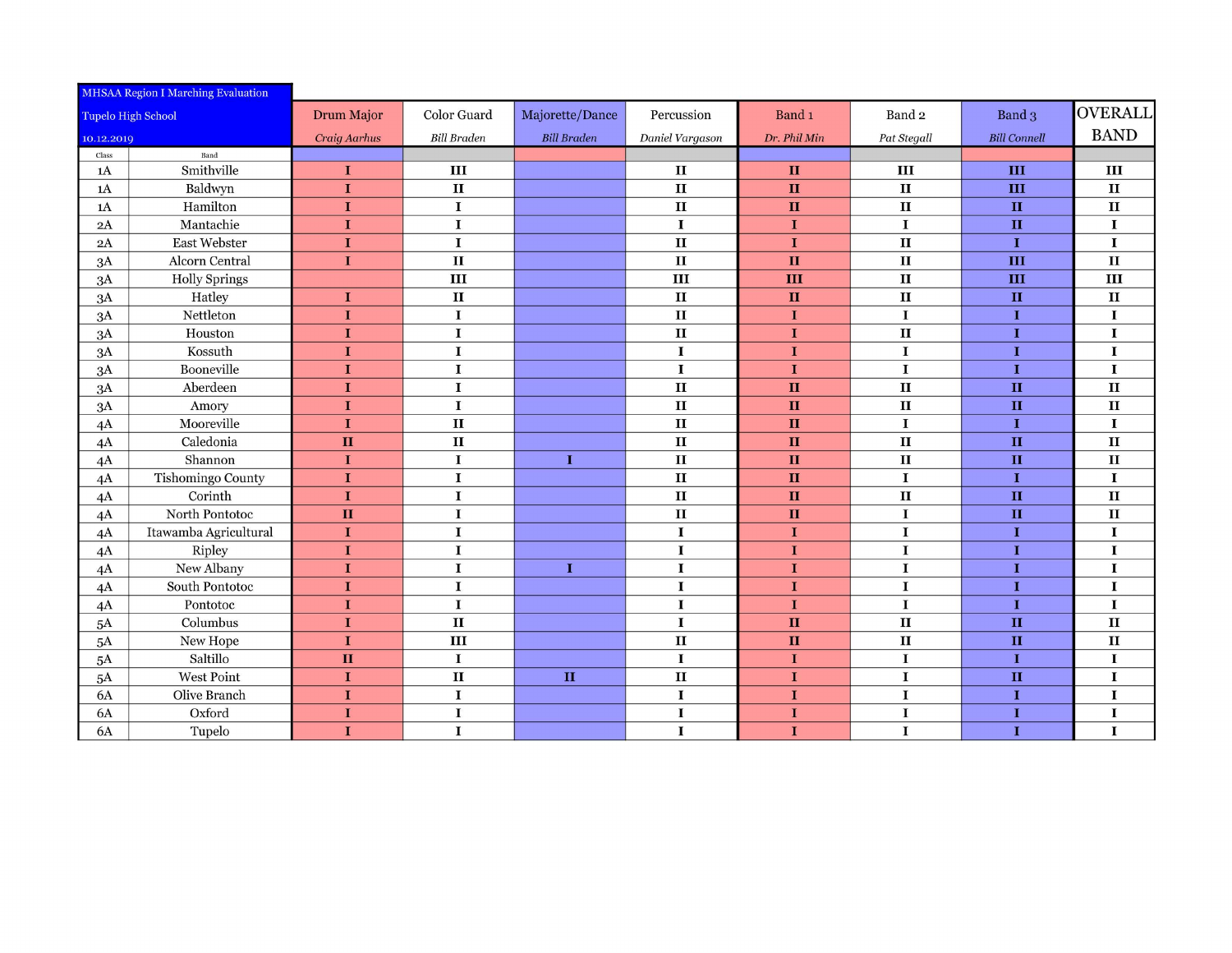| <b>MHSAA Region II State Marching Evaluation</b> |                          |                               |                               |                                    |               |                         |                                |                                |                              |  |
|--------------------------------------------------|--------------------------|-------------------------------|-------------------------------|------------------------------------|---------------|-------------------------|--------------------------------|--------------------------------|------------------------------|--|
|                                                  |                          | <b>DRUM</b>                   |                               | <b>COLOR MAJORETTE</b>             | PERC.         | <b>JUDGE</b>            | <b>JUDGE</b>                   | <b>JUDGE</b>                   | <b>OVERALL</b>               |  |
| <b>CLASS</b>                                     | <b>BAND</b>              | <b>MAJOR</b><br><b>RATING</b> | <b>GUARD</b><br><b>RATING</b> | <b>DANCE LINE</b><br><b>RATING</b> | <b>RATING</b> | <b>Folsom</b><br>RATING | <b>Minton</b><br><b>RATING</b> | <b>Walker</b><br><b>RATING</b> | <b>BAND</b><br><b>RATING</b> |  |
| 2A                                               | Eupora*                  |                               | I                             | N/A                                | $\mathbf{I}$  | $\mathbf I$             | $\mathbf I$                    | T                              |                              |  |
| 2A                                               | <b>JZ George*</b>        | I                             | $\mathbf{I}$                  | N/A                                | $\mathbf I$   | $\mathbf{I}$            | $\mathbf{I}$                   | $\mathbf{I}$                   | Ш                            |  |
| 2A                                               | <b>Calhoun City*</b>     | $\mathbf I$                   | $\mathbf{I}$                  | N/A                                | $\mathbf I$   | $\mathbf I$             | $\mathbf I$                    | I                              | ī                            |  |
| 2A                                               | <b>Bruce*</b>            | I                             | $\bf{I}$                      | N/A                                | $\mathbf{I}$  | $\mathbf I$             | $\mathbf I$                    | $\mathbf I$                    | т                            |  |
|                                                  |                          |                               |                               |                                    |               |                         |                                |                                |                              |  |
| 3A                                               | Independence*            | $\mathbf I$                   | $\mathbf I$                   | N/A                                | $\mathbf{I}$  | $\mathbf{I}$            | $\mathbf I$                    | $\mathbf{I}$                   | т                            |  |
| 3A                                               | <b>Water Valley</b>      | $\mathbf{I}$                  | I                             | N/A                                | $\mathbf{I}$  | $\mathbf{I}$            | $\mathbf{I}$                   | $\mathbf{I}$                   | $\mathbf I$                  |  |
| 3A                                               | Senatobia*               | I                             | i                             | N/A                                | i             | I                       | I                              | I                              |                              |  |
| 3A                                               | <b>Winona-Mont.</b>      | I                             | I                             | N/A                                | $\mathbf{I}$  | $\mathbf{I}$            | $\mathbf{I}$                   | $\mathbf{I}$                   | $\mathbf I$                  |  |
|                                                  |                          |                               |                               |                                    |               |                         |                                |                                |                              |  |
| 6A                                               | <b>DeSoto Central*</b>   | п                             | I                             | N/A                                | $\mathbf{I}$  | I                       | п                              | I                              |                              |  |
|                                                  |                          |                               |                               |                                    |               |                         |                                |                                |                              |  |
| 4A                                               | <b>Greenwood</b>         | $\mathbf{I}$                  | I                             | I                                  | I             | $\bf{I}$                | I                              | $\mathbf{I}$                   |                              |  |
|                                                  |                          |                               |                               |                                    |               |                         |                                |                                |                              |  |
| 5A                                               | <b>Lafayette Co.*</b>    | $\mathbf I$                   | $\mathbf{I}$                  | N/A                                | $\mathbf{I}$  | $\mathbf{I}$            | $\mathbf{I}$                   | $\mathbf{I}$                   | Ш                            |  |
| 5A                                               | <b>Center Hill*</b>      | T                             | I                             | N/A                                | Ī             | $\mathbf{I}$            | $\mathbf I$                    | т                              |                              |  |
| <b>5A</b>                                        | <b>Cleveland Central</b> | C/O                           | I                             | I                                  | $\mathbf{I}$  | I                       | $\mathbf{I}$                   | $\mathbf{I}$                   | $\mathbf{I}$                 |  |
| <b>5A</b>                                        | <b>Lake Cormorant</b>    | I                             | I                             | N/A                                | I             | I                       | I                              | I                              |                              |  |
| <b>5A</b>                                        | <b>Grenada</b>           | I                             | I                             | N/A                                | I             |                         | I                              | I                              |                              |  |
|                                                  |                          |                               |                               |                                    |               |                         |                                |                                |                              |  |
| 6A                                               | <b>Greenville</b>        | $\mathbf{I}$                  | $\mathbf{I}$                  | I                                  | $\mathbf{I}$  | $\mathbf{I}$            | $\mathbf{I}$                   | $\mathbf{I}$                   | Ш                            |  |
| 6A                                               | <b>South Panola</b>      | I                             | I                             | N/A                                | I             | $\mathbf{I}$            | $\mathbf{I}$                   | $\mathbf{I}$                   | $\mathbf I$                  |  |
| 6A                                               | <b>Horn Lake</b>         | $\mathbf{I}$                  | 1                             | N/A                                | I             | I                       | I                              | I                              |                              |  |
| 6A                                               | Hernando*                | I                             | I                             | N/A                                | I             | $\mathbf{I}$            | I                              | I                              |                              |  |
| 6A                                               | <b>Starkville</b>        | I                             | I                             | N/A                                | I             | I                       | I                              | I                              |                              |  |
| 6A                                               | Lewisburg*               | I                             | $\mathbf{I}$                  | N/A                                | $\mathbf{I}$  | $\mathbf{I}$            | $\mathbf I$                    | I                              |                              |  |
| 6A                                               | Southaven*               | I                             | I                             | N/A                                | I             | I                       | I                              |                                |                              |  |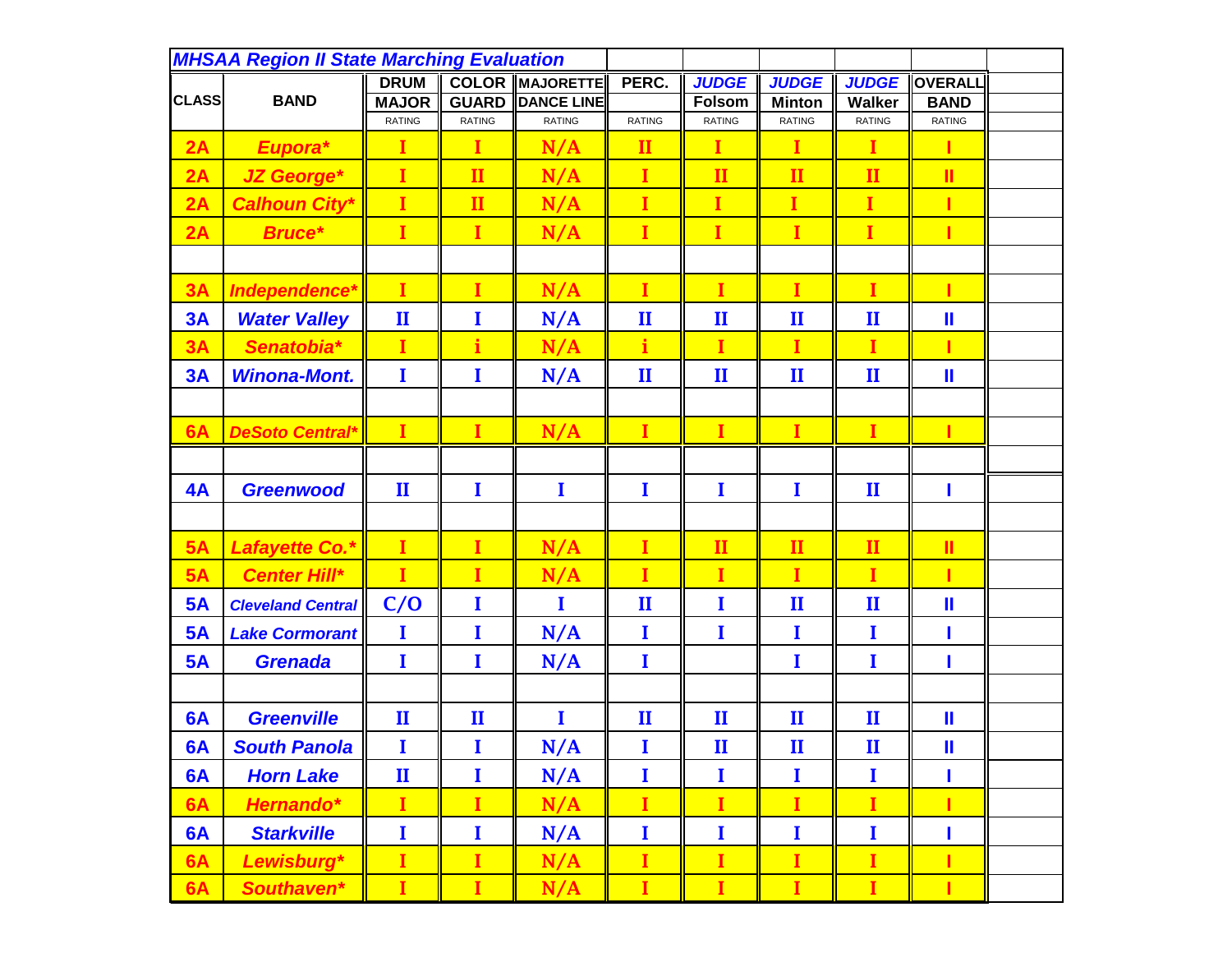| MHSAA REGION III STATE MARCHING EVALUATION - PHILADELPHIA, MS - OCTOBER 12, 2019 |                      |                   |                                 |                                |                      |                                  |                                  |                             |                        |  |
|----------------------------------------------------------------------------------|----------------------|-------------------|---------------------------------|--------------------------------|----------------------|----------------------------------|----------------------------------|-----------------------------|------------------------|--|
| <b>CLASS</b>                                                                     | <b>BAND</b>          | <b>DRUM MAJOR</b> | <b>COLOR GUARD</b>              | MAJORETTE DANCE<br><b>LINE</b> | <b>DRUM LINE</b>     | <b>BAND D.</b><br><b>TURNER</b>  | <b>BAND K.</b><br><b>Turner</b>  | <b>BAND A.</b><br>Jarell    | <b>OVERALL BAND</b>    |  |
|                                                                                  |                      | Rating            | Rating                          | Rating                         | Rating               | <b>Rating</b>                    | <b>Rating</b>                    | <b>Rating</b>               | Rating                 |  |
| 1A                                                                               | Stringer             | $\mathbf I$       | $\rm II$                        |                                | $\mathbf I$          | $\rm II$                         | $\mathbf I$                      | $\mathbf{I}$                | $\rm II$               |  |
| 1A                                                                               | Sebastopol           | $\bf I$           | $\rm II$                        |                                | $\rm II$             | $\mathbf{I}$                     | $\mathbf{I}$                     | $\mathbf{I}$                | $\rm II$               |  |
| 2A                                                                               | Taylorsville         | $\mathbf I$       | $\mathop{\mathrm{II}}\nolimits$ |                                | $\mathbf I$          | III                              | $\mathbf{I}$                     | $\mathbf{I}$                | $\rm III$              |  |
| 2A                                                                               | Enterprise           | $\mathbf I$       | $\bf I$                         |                                | $\mathbf I$          | $\rm II$                         | $\rm II$                         | $\rm II$                    | $\rm II$               |  |
| 2A                                                                               | Mize                 | $\overline{I}$    | $\mathbf I$                     |                                | $\overline{I}$       | $\mathbf I$                      | I                                | $\mathbf I$                 | $\mathbf I$            |  |
| 2A                                                                               | <b>Scott Central</b> | $\overline{I}$    | $\rm II$                        |                                | $\rm II$             | $\mathbf I$                      | $\overline{\mathbf{u}}$          | $\overline{\mathbf{u}}$     | $\rm II$               |  |
| 2A                                                                               | Union                | $\mathbf I$       | $\mathbf I$                     |                                | L                    | $\mathbf{I}$                     | I                                | $\mathbf{I}$                | $\mathbf I$            |  |
| 3A                                                                               | Clarkdale            |                   |                                 |                                | <b>COMMENTS ONLY</b> |                                  |                                  |                             |                        |  |
| 2A                                                                               | Noxubee Co.          | $\mathbf I$       |                                 | $\mathbf I$                    | $\mathbf I$          | $\mathop{\mathrm{III}}\nolimits$ | $\mathbf{I}$                     | $\rm II$                    | $\rm II$               |  |
| 2A                                                                               | Choctaw County       | $\mathbf I$       | $\rm II$                        |                                | $\mathbf I$          | $\rm II$                         | $\mathbf I$                      | $\mathbf I$                 | $\mathbf I$            |  |
| 3A                                                                               | Seminary             | $\mathbf I$       | $\mathbf I$                     |                                | $\rm II$             | $\mathbf I$                      | I                                | $\mathbf I$                 | $\mathbf I$            |  |
| 3A                                                                               | SE Lauderale         | $\overline{I}$    | $\rm II$                        |                                | $\rm II$             | $\rm II$                         | $\overline{\mathbf{u}}$          | $\mathbf{I}$                | $\mathbf{I}$           |  |
| 3A                                                                               | Forest               | $\bf I$           | $\mathbf I$                     |                                | $\bf I$              | $\mathbf I$                      | $\rm II$                         | $\rm II$                    | $\rm II$               |  |
| 3A                                                                               | Morton               | $\overline{I}$    | $\rm II$                        |                                | $\rm II$             | III                              | $\mathop{\mathrm{III}}\nolimits$ | $\mathbf{I}$                | $\rm III$              |  |
| 4A                                                                               | Choctaw Central      |                   | $\rm II$                        |                                | $\rm II$             | $\mathbf{I}$                     | IV                               | $\mathbf{I}$                | $\rm III$              |  |
| 4A                                                                               | Northeast Lauderdale | I                 | $\mathbf{I}$                    |                                | $\mathbf I$          | $\mathbf{I}$                     | $\mathbf{I}$                     | $\mathbf{I}$                | $\mathbf{I}$           |  |
| 4A                                                                               | Quitman              | $\overline{I}$    | $\mathbf I$                     |                                | $\mathbf I$          | $\mathbf I$                      | I                                | $\mathbf{I}$                | $\mathbf I$            |  |
| 4A                                                                               | Leake Central        | $\mathbf I$       | $\rm II$                        |                                | $\rm II$             | $\rm II$                         | $\overline{\mathbf{u}}$          | $\rm II$                    | $\rm II$               |  |
| 4A                                                                               | Louisville           | $\overline{I}$    | $\rm II$                        |                                | $\mathbf I$          | $\mathbf I$                      | I                                | $\mathbf{I}$                | $\mathbf I$            |  |
| 4A                                                                               | West Lauderdale      | $\mathbf I$       | $\rm II$                        |                                | $\rm II$             | $\mathop{\mathrm{III}}\nolimits$ | $\mathbf{I}$                     | $\mathop{\rm III}\nolimits$ | $\rm III$              |  |
| 4A                                                                               | Newton Co.           | $\mathbf I$       | $\rm II$                        |                                | $\mathbf I$          | $\mathbf{I}$                     | $\mathbf I$                      | $\mathbf I$                 | $\mathbf I$            |  |
| 4A                                                                               | Kosciusko            | I                 | $\bf I$                         |                                | $\rm II$             | $\mathbf I$                      | I                                | $\mathbf I$                 | $\mathbf I$            |  |
| 4A                                                                               | N.E. Jones           | $\overline{I}$    | $\overline{I}$                  |                                | $\mathbf I$          | $\mathbf I$                      | I                                | Ī                           | $\overline{I}$         |  |
| 5A                                                                               | Laurel               | $\overline{I}$    | $\mathbf I$                     | $\mathbf I$                    | $\mathbf I$          | $\mathbf I$                      | $\overline{\mathbf{u}}$          | $\overline{\mathbf{u}}$     | $\mathbf{I}\mathbf{I}$ |  |
| 5A                                                                               | Wayne Co             | $\mathbf I$       | $\mathbf{I}$                    |                                | $\mathbf I$          | $\mathbf I$                      | I                                | I                           | $\mathbf I$            |  |
| 5A                                                                               | West Jones           | $\mathbf I$       | $\rm II$                        |                                | $\overline{I}$       | $\overline{\mathbf{u}}$          | $\mathbf{I}$                     | $\overline{\mathbf{u}}$     | $\rm II$               |  |
| 5A                                                                               | South Jones          | $\mathbf I$       | $\rm I$                         |                                | $\bf I$              | $\overline{I}$                   | I                                | I                           | $\mathbf I$            |  |
| 5A                                                                               | Neshoba Central      | $\mathbf I$       | $\rm I$                         |                                | $\rm I$              | $\bf I$                          | I                                | $\bf{I}$                    | $\mathbf I$            |  |
| 6A                                                                               | Meridian             | $\overline{I}$    | $\mathbf I$                     |                                | $\mathbf I$          | $\mathbf I$                      | $\mathbf{I}$                     | $\mathbf I$                 | $\mathbf I$            |  |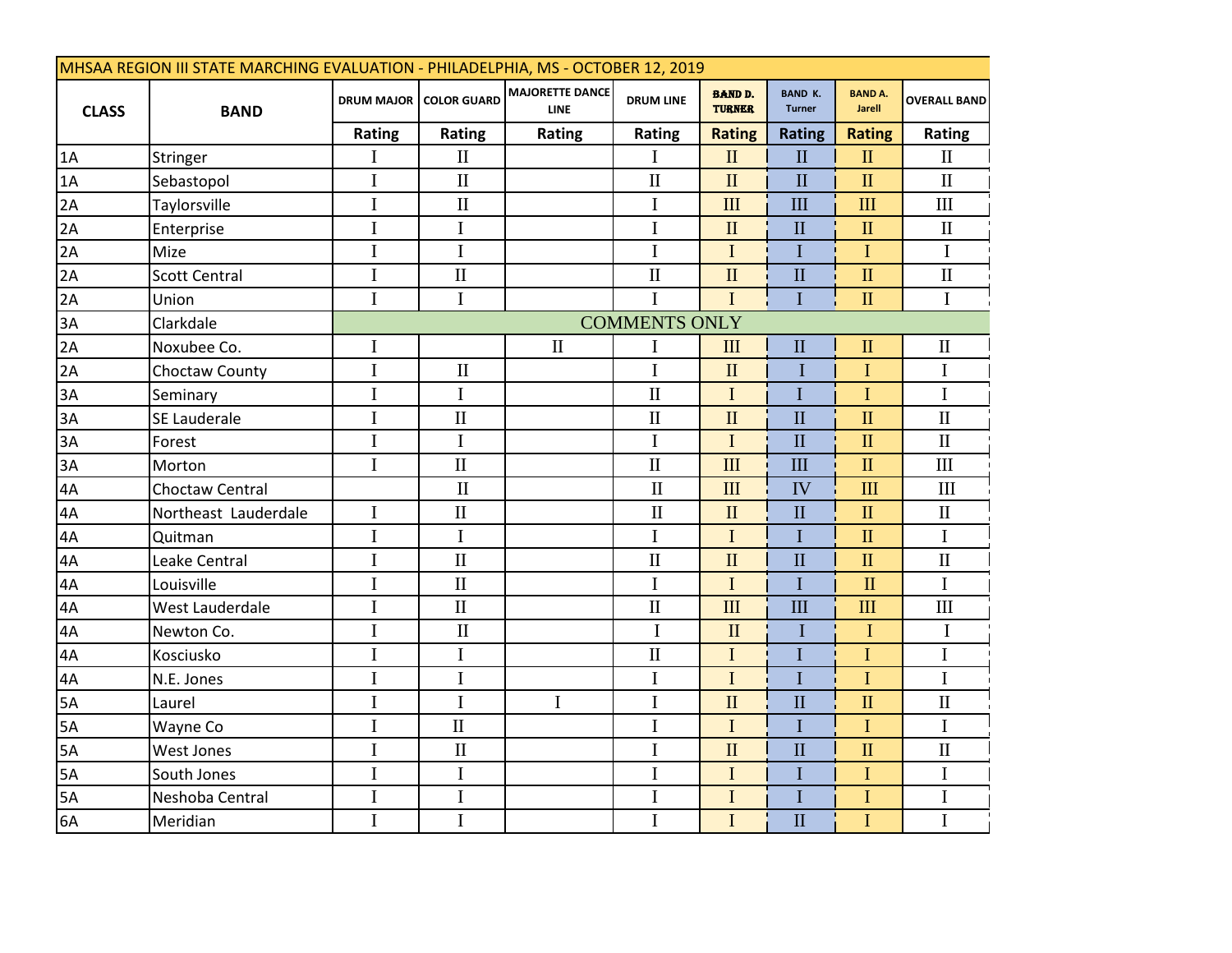## **MHSAA STATE MARCHING EVALUATION REGION IV - PEARL, MS**

| 2019 Region IV MHSAA State Marching Evaluation - Pearl, MS |                        |                            |                                    |                                       |                                    |                                    |                                    |                                    |                         |
|------------------------------------------------------------|------------------------|----------------------------|------------------------------------|---------------------------------------|------------------------------------|------------------------------------|------------------------------------|------------------------------------|-------------------------|
| <b>Class</b>                                               | <b>Band</b>            |                            | <b>DRUM MAJOR   COLOR GUARD</b>    | <b>MAJORETTE</b><br><b>DANCE LINE</b> | <b>PERCUSSION</b>                  | <b>JUDGE</b>                       | <b>JUDGE</b>                       | <b>JUDGE</b>                       | <b>OVERALL</b>          |
|                                                            |                        | J. McArthur                | K. Hisaw                           | K. Hisaw                              | L. Benoit                          | H. Nails                           | R. Freeman                         | <b>B.</b> Lambert                  | <b>BAND</b>             |
|                                                            |                        | <b>RATING</b>              | <b>RATING</b>                      | <b>RATING</b>                         | <b>RATING</b>                      | <b>RATING</b>                      | <b>RATING</b>                      | <b>RATING</b>                      | <b>RATING</b>           |
| 1A                                                         | McLaurin               |                            | $\mathbf{II}$                      |                                       | Ш                                  | $\ensuremath{\mathsf{III}}\xspace$ | $\ensuremath{\mathsf{III}}\xspace$ | $\ensuremath{\mathsf{III}}\xspace$ | $\mathbf{m}$            |
| 2A                                                         | Pelahatchie            | $\overline{\phantom{a}}$   | $\mathbf{II}$                      |                                       | $\mathbf{II}$                      | $\mathbf{II}$                      | $\mathbf{II}$                      | $\mathbf{H}$                       | $\overline{\mathbb{L}}$ |
| 2A                                                         | Loyd Star              |                            | Ш.                                 |                                       | Ш                                  | $\, \parallel$                     | -1                                 | Ш                                  | $\mathbf{II}$           |
| 3A                                                         | Wesson                 |                            | $\mathbf{II}$                      |                                       |                                    | $\, \parallel$                     | $\blacksquare$                     | $\ensuremath{\mathsf{II}}$         | $\mathbf{II}$           |
| 3A                                                         | <b>Magee</b>           |                            | $\mathbf{H}$                       |                                       |                                    | $\mathbf{II}$                      | $\mathbf{H}$                       | $\mathbf{II}$                      | $\mathbf{H}$            |
| 3A                                                         | <b>Franklin County</b> | $\ensuremath{\mathsf{II}}$ | $\ensuremath{\mathsf{III}}\xspace$ |                                       | Ш                                  | $\overline{\mathbb{I}}$            | $\ensuremath{\mathsf{III}}\xspace$ | $\overline{\mathbf{m}}$            | $\overline{\mathbb{H}}$ |
| 3A                                                         | <b>Crystal Springs</b> | $\mathbf{II}$              | Ш                                  |                                       | $\mathbf{II}$                      | $\mathbf{III}$                     | $\ensuremath{\mathsf{III}}\xspace$ | $\mathbf{III}$                     | $\mathbf{m}$            |
| 4A                                                         | <b>McComb</b>          | $\ensuremath{\mathsf{II}}$ | $\ensuremath{\mathsf{II}}$         |                                       | $\overline{\phantom{a}}$           | $\ensuremath{\mathsf{II}}$         | $\ensuremath{\mathsf{II}}$         | $\rm H$                            | $\mathbf{II}$           |
| 4A                                                         | Richland               | I.                         | $\mathbf{I}$                       |                                       |                                    |                                    | $\mathbf{I}$                       | $\mathbf{I}$                       | $\mathbf{L}$            |
| 4A                                                         | South Pike             | $\mathbf{II}$              | $\ensuremath{\mathsf{III}}\xspace$ | $\mathbf{H}$                          | $\ensuremath{\mathsf{III}}\xspace$ | $\mathop{\rm III}\nolimits$        | $\ensuremath{\mathsf{III}}\xspace$ | $\overline{\mathbb{H}}$            | $\overline{\mathbb{H}}$ |
| 4A                                                         | Florence               |                            |                                    |                                       | Ш                                  |                                    |                                    |                                    |                         |
| 4A                                                         | <b>Lawrence County</b> |                            | $\ensuremath{\mathsf{II}}$         |                                       |                                    | $\, \parallel$                     | $\ensuremath{\mathsf{II}}$         | $\mathbf{H}$                       | $\mathbf{II}$           |
| 4A                                                         | Mendenhall             |                            |                                    |                                       |                                    |                                    |                                    |                                    | Т                       |
| 4A                                                         | Raymond                | Ш                          | $\mathbf{II}$                      |                                       | Ш                                  | $\mathbf{H}$                       | $\mathop{  }$                      | $\ensuremath{\mathsf{II}}$         | $\mathbf{II}$           |
| 4A                                                         | North Pike             | T                          | $\mathbf{H}$                       |                                       |                                    |                                    | $\mathbf{I}$                       |                                    | П                       |
| 5A                                                         | Callaway               | $\mathbf{II}$              | Ш                                  | <sup>1</sup>                          | $\mathbf{I}$                       | $\overline{\phantom{a}}$           | $\mathbf{I}$                       | $\mathbf{I}$                       | $\blacksquare$          |
| 5A                                                         | Jim Hill               |                            | $\mathbf{II}$                      |                                       |                                    |                                    |                                    |                                    |                         |
| 5A                                                         | Forest Hill            |                            | Ш                                  |                                       |                                    |                                    | $\mathbf{I}$                       |                                    | $\mathbf{L}$            |
| 5A                                                         | Vicksburg              |                            |                                    |                                       |                                    | $\mathbf{I}$                       |                                    | $\mathbf{II}$                      | $\mathbf{II}$           |
| 5A                                                         | Brookhaven             |                            | Ш                                  |                                       | Ш                                  | Ш                                  | $\mathbf{H}$                       | Ш                                  | $\mathbf{II}$           |
| 5A                                                         | Ridgeland              |                            |                                    |                                       |                                    |                                    |                                    |                                    | Т                       |
| 6A                                                         | Murrah                 | $\blacksquare$             | $\mathbf{I}$                       |                                       | $\,$ II                            | $\mathbf{II}$                      | $\mathop{  }$                      | Ш                                  | $\mathbf{II}$           |
| 6A                                                         | <b>Brandon</b>         | ı                          |                                    |                                       | $\overline{\phantom{a}}$           |                                    | $\mathbf{I}$                       | $\mathbf{I}$                       | $\blacksquare$          |
| 6A                                                         | Terry                  |                            | $\mathbf{II}$                      |                                       | $\mathbf{H}$                       | $\mathbf{H}$                       | -1                                 | $\mathbf{II}$                      | $\mathbf{H}$            |
| 6A                                                         | Germantown             |                            |                                    |                                       |                                    |                                    |                                    |                                    |                         |
| 6A                                                         | Northwest Rankin       |                            |                                    |                                       |                                    | $\sf II$                           |                                    |                                    |                         |
| 6A                                                         | <b>Warren Central</b>  |                            |                                    |                                       |                                    | $\mathbf{II}$                      | $\ensuremath{\mathsf{II}}$         | $\sf II$                           | $\mathbf{II}$           |
| 6A                                                         | <b>Madison Central</b> |                            |                                    |                                       |                                    |                                    |                                    |                                    |                         |
| 6A                                                         | Clinton                |                            |                                    |                                       |                                    |                                    |                                    |                                    | Т                       |
| 6A                                                         | Pearl                  |                            | $\mathbf{I}$                       |                                       |                                    |                                    |                                    | $\mathbf{I}$                       |                         |